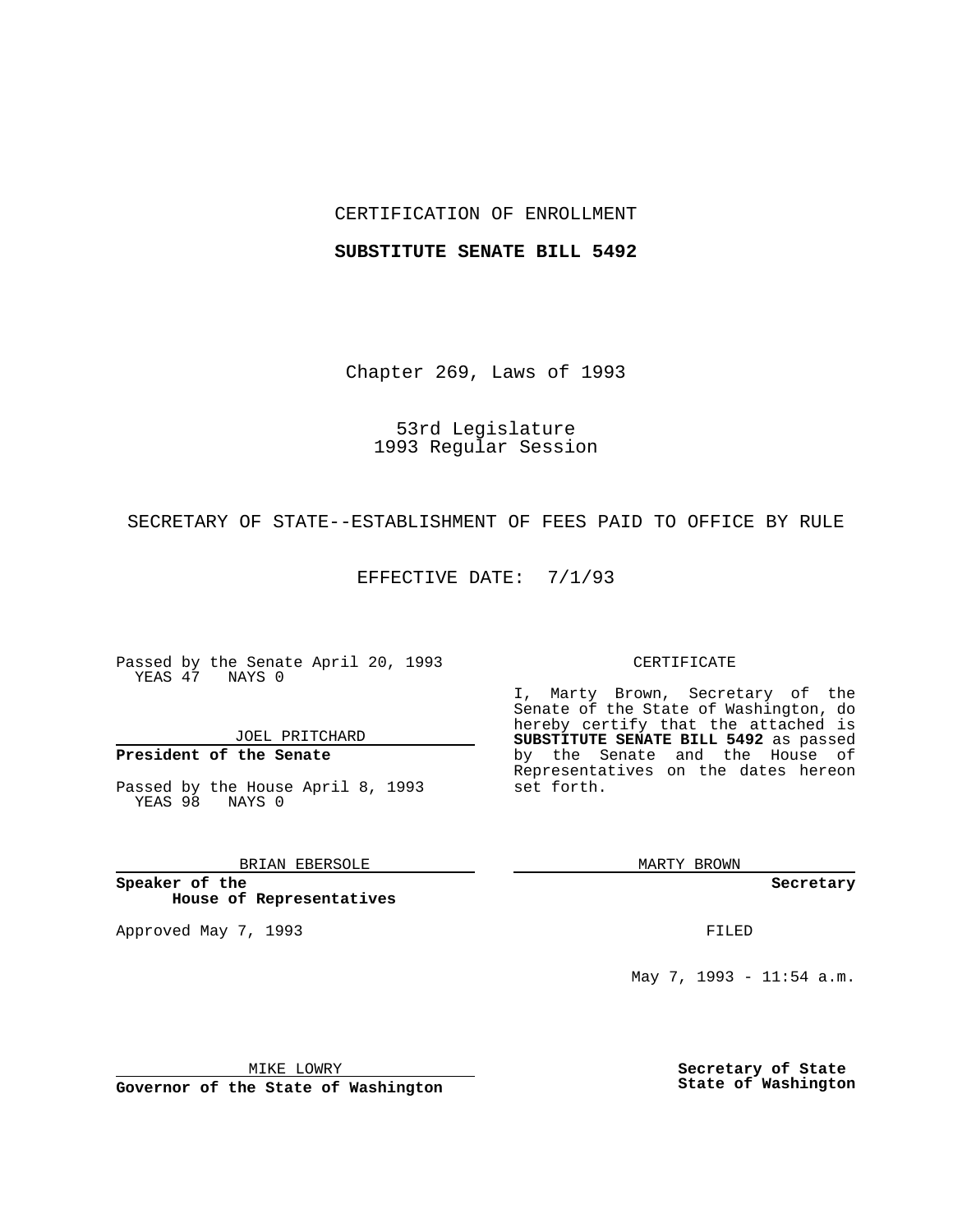# **SUBSTITUTE SENATE BILL 5492** \_\_\_\_\_\_\_\_\_\_\_\_\_\_\_\_\_\_\_\_\_\_\_\_\_\_\_\_\_\_\_\_\_\_\_\_\_\_\_\_\_\_\_\_\_\_\_

\_\_\_\_\_\_\_\_\_\_\_\_\_\_\_\_\_\_\_\_\_\_\_\_\_\_\_\_\_\_\_\_\_\_\_\_\_\_\_\_\_\_\_\_\_\_\_

## AS AMENDED BY THE HOUSE

Passed Legislature - 1993 Regular Session

# **State of Washington 53rd Legislature 1993 Regular Session**

**By** Senate Committee on Law & Justice (originally sponsored by Senators Spanel, Snyder, Nelson and M. Rasmussen; by request of Secretary of State)

Read first time 03/01/93.

 AN ACT Relating to fees paid to the secretary of state's office; amending RCW 23.86.070, 23B.01.220, 28B.01.530, 23B.01.560, 24.03.405, 24.03.410, 24.06.450, 24.06.455, 24.06.520, 24.20.020, 24.24.100, 31.12.085, 33.28.010, 43.07.120, and 46.64.040; adding a new section to chapter 43.07 RCW; providing an effective date; and declaring an emergency.

7 BE IT ENACTED BY THE LEGISLATURE OF THE STATE OF WASHINGTON:

8 **Sec. 1.** RCW 23.86.070 and 1991 c 72 s 15 are each amended to read 9 as follows:

10 For filing articles of incorporation of an association organized 11 under this chapter or filing application for a certificate of authority 12 by a foreign corporation, there shall be paid to the secretary of state 13 the sum of twenty-five dollars ((and for filing of an amendment the sum 14 of twenty dollars)). Fees for filing an amendment to articles of 15 incorporation shall be established by the secretary of state by rule. 16 For filing other documents with the secretary of state and issuing 17 certificates, fees shall be as prescribed in RCW 23B.01.220. 18 Associations subject to this chapter shall not be subject to any 19 corporation license fees excepting the fees hereinabove enumerated.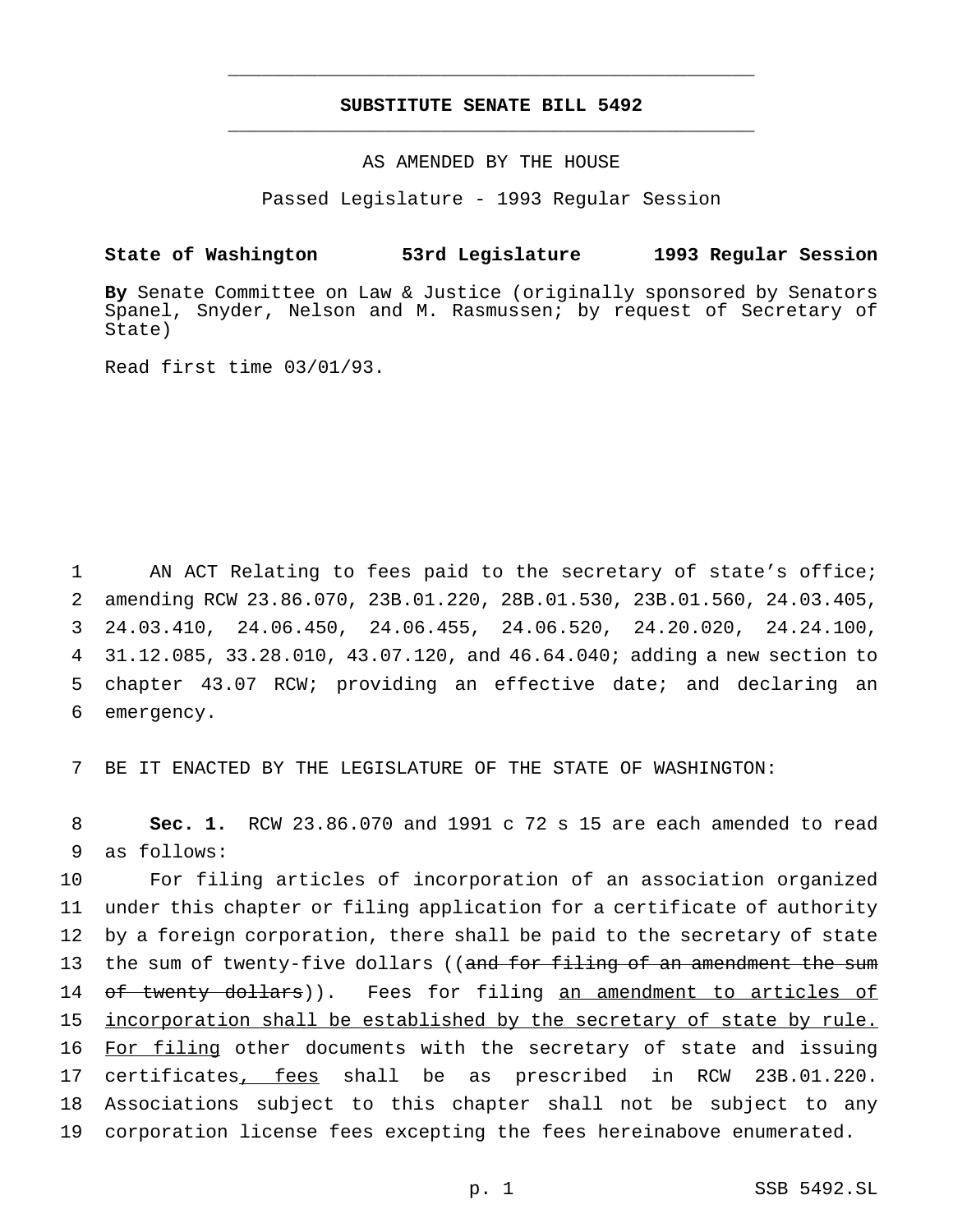**Sec. 2.** RCW 23B.01.220 and 1992 c 107 s 7 are each amended to read as follows: (1) The secretary of state shall collect in accordance with the provisions of this title: (a) Fees for filing documents and issuing certificates; (b) Miscellaneous charges; (c) License fees as provided in RCW 23B.01.500 through 23B.01.550; 8 (d) Penalty fees; and (e) Other fees as the secretary of state may establish by rule adopted under chapter 34.05 RCW. (2) The secretary of state shall collect the following fees when the documents described in this subsection are delivered for filing:  $((+a))$  One hundred seventy-five dollars, pursuant to RCW 23B.01.520 and 23B.01.540, for:  $((\overleftrightarrow{t}))(a)$  Articles of incorporation; and  $((\overrightarrow{\pm i}))$  (b) Application for certificate of authority;  $((b)$  Fifty dollars for an)) (3) The secretary of state shall establish by rule, fees for the following: 20 (a) Application for reinstatement;  $((e)$  Twenty-five dollars for:  $(\pm)$ )) (b) Articles of correction;  $((\overleftrightarrow{\text{iii}}))$  (c) Amendment of articles of incorporation; (( $\overleftrightarrow{(\text{+iii)}}$ )) (d) Restatement of articles of incorporation, with or without amendment;  $((\overleftrightarrow{iv}))$  (e) Articles of merger or share exchange; 27 ( $(\overline{\mathbf{v}})$ ) (f) Articles of revocation of dissolution; ((and  $(v_i)(q)$  Application for amended certificate of authority; 29 (((d) Twenty dollars for an)) (h) Application for reservation, registration, or assignment of reserved name;  $((e)$  Ten dollars for: (i) Corporation's statement of change of registered agent or registered office, or both, except where this information is provided in conjunction with and on an initial report or an annual report form filed under RCW 23B.01.530, 23B.01.550, 23B.02.050, or 23B.16.220;  $((\overrightarrow{\text{iii}}))$  (j) Agent's resignation, or statement of change of registered office, or both, for each affected corporation;  $((\overrightarrow{\text{iii}}))$   $(k)$  Initial report; and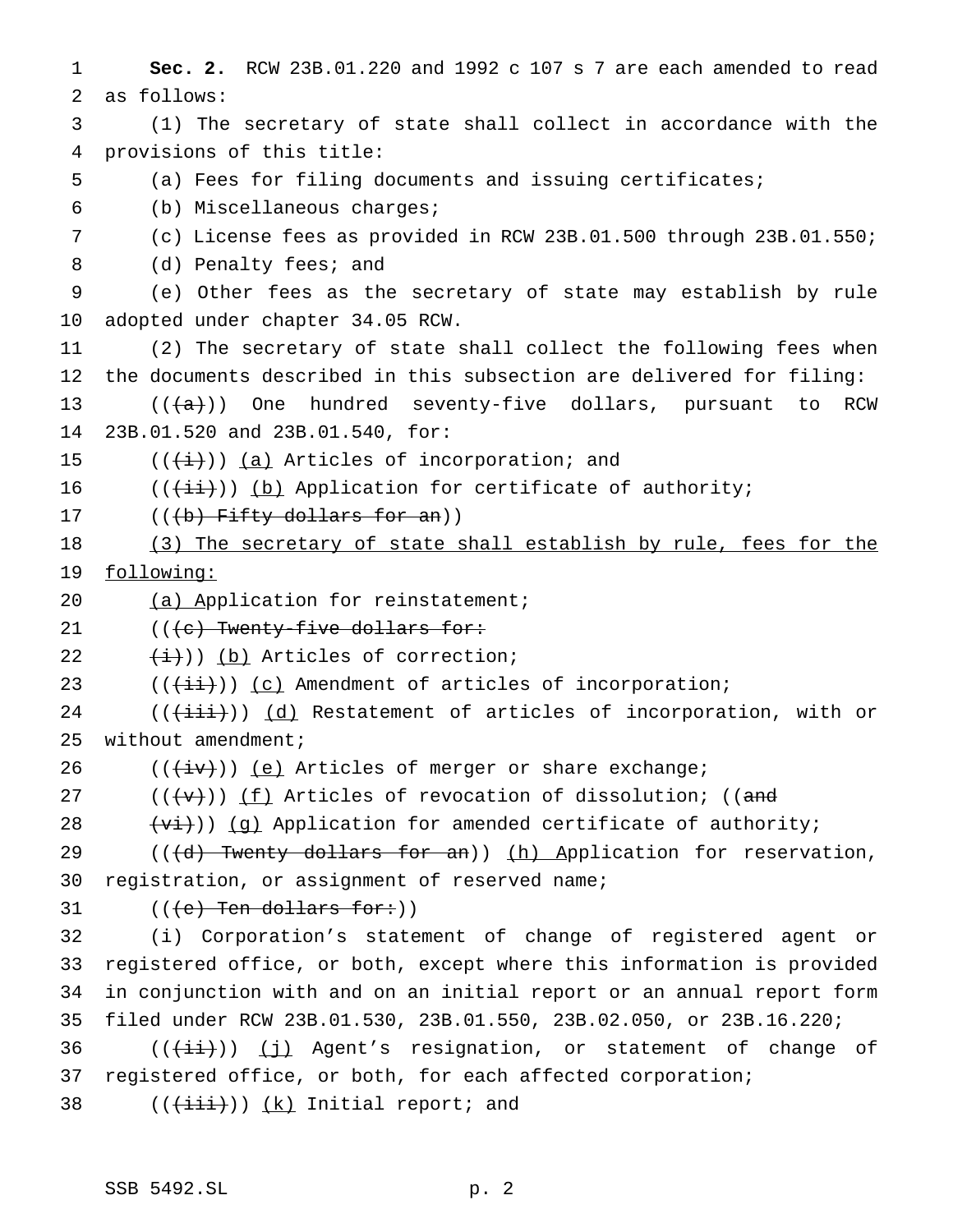$((\overleftrightarrow{iv}))$   $(1)$  Any document not listed in this subsection that is 2 required or permitted to be filed under this title( $(i+)$ ). 3 (((f) No fee)) (4) Fees shall be adjusted by rule only in an amount that does not exceed the average biennial increase in the cost of providing service. This shall be determined in a biennial cost study performed by the secretary. (5) The secretary of state shall not collect fees for:  $((\overrightarrow{i}))(a)$  Agent's consent to act as agent;  $((\overrightarrow{\pm}))$  (b) Agent's resignation, if appointed without consent; 10 (( $(\overrightarrow{\text{iii}}))$  (c) Articles of dissolution;  $((\overleftrightarrow{iv}))$   $(d)$  Certificate of judicial dissolution;  $((\forall +))$  (e) Application for certificate of withdrawal; and  $((\overrightarrow{v_i}))$  (f) Annual report when filed concurrently with the payment 14 of annual license fees.  $((+3))$   $(6)$  The secretary of state shall collect a fee ((of twenty-16 five dollars)) in an amount established by the secretary of state by 17 rule per defendant served, upon being served process under this title. The party to a proceeding causing service of process is entitled to recover this fee as costs if such party prevails in the proceeding.  $((4+))$  (7) The secretary of state shall establish by rule and 21 collect a fee from every person or organization: (a) For furnishing a certified copy of any document, instrument, or 23 paper relating to a corporation( $\sqrt{ }$  ten dollars for the certificate, 24 plus twenty cents for each page copied)); (b) For furnishing a certificate, under seal, attesting to the 26 existence of a corporation, or any other certificate( $($ , ten dollars)); 27 and (c) For furnishing copies of any document, instrument, or paper relating to a corporation, other than of an initial report or an annual 30 report((, one dollar for the first page and twenty cents for each page 31 copied thereafter. The fee for furnishing a copy of the most recent annual report of a corporation (or of the initial report if no annual report has been filed) is one dollar, and the fee for furnishing a copy 34 of any other annual report of a corporation is five dollars)).  $((\lbrace 5 \rbrace))$  (8) For annual license fees for domestic and foreign corporations, see RCW 23B.01.500, 23B.01.510, 23B.01.530, and 23B.01.550. For penalties for nonpayment of annual license fees and failure to complete annual report, see RCW 23B.01.570.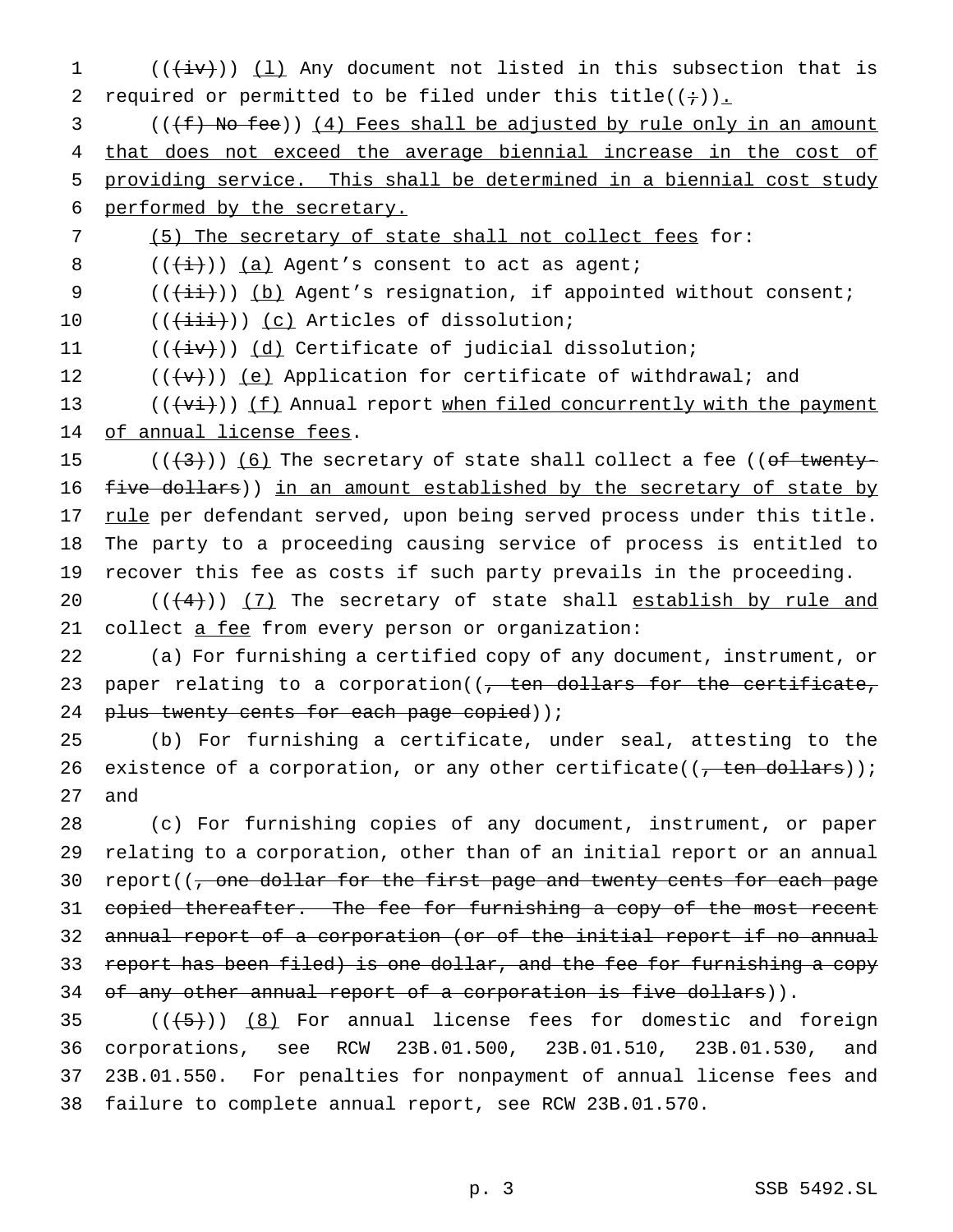**Sec. 3.** RCW 23B.01.530 and 1989 c 165 s 19 are each amended to read as follows:

 For the privilege of doing business, every corporation organized under the laws of this state, except the corporations for which existing law provides a different fee schedule, shall make and file a statement in the form prescribed by the secretary of state and shall pay an annual license fee each year following incorporation, on or before the expiration date of its corporate license, to the secretary of state. The secretary of state shall collect an annual license fee 10 of ten dollars for each inactive corporation and fifty dollars for other corporations. As used in this section, "inactive corporation" 12 means a corporation that certifies at the time of filing under this section that it did not engage in any business activities during the 14 year ending on the expiration date of its corporate license.

 **Sec. 4.** RCW 23B.01.560 and 1989 c 165 s 22 are each amended to read as follows:

 (1) A corporation seeking reinstatement shall pay the full amount of all annual corporation license fees which would have been assessed for the license years of the period of administrative dissolution had 20 the corporation been in active status, plus a surcharge ((of twenty-21 five percent)) established by the secretary of state by rule, and the license fee for the year of reinstatement.

 (2) The penalties herein established shall be in lieu of any other penalties or interest which could have been assessed by the secretary of state under the corporation laws or which, under those laws, would have accrued during any period of delinquency, dissolution, or expiration of corporate duration.

 **Sec. 5.** RCW 24.03.405 and 1991 c 223 s 1 are each amended to read as follows:

(1) The secretary of state shall charge and collect for:

 $((+1))$  (a) Filing articles of incorporation  $((\theta \cdot \hat{r}))$ , thirty 32 dollars.

 (b) Filing an annual report of a domestic or foreign corporation, 34 ten dollars.

 (c) Filing an application of a foreign corporation for a 36 certificate of authority to conduct affairs in this state, thirty dollars.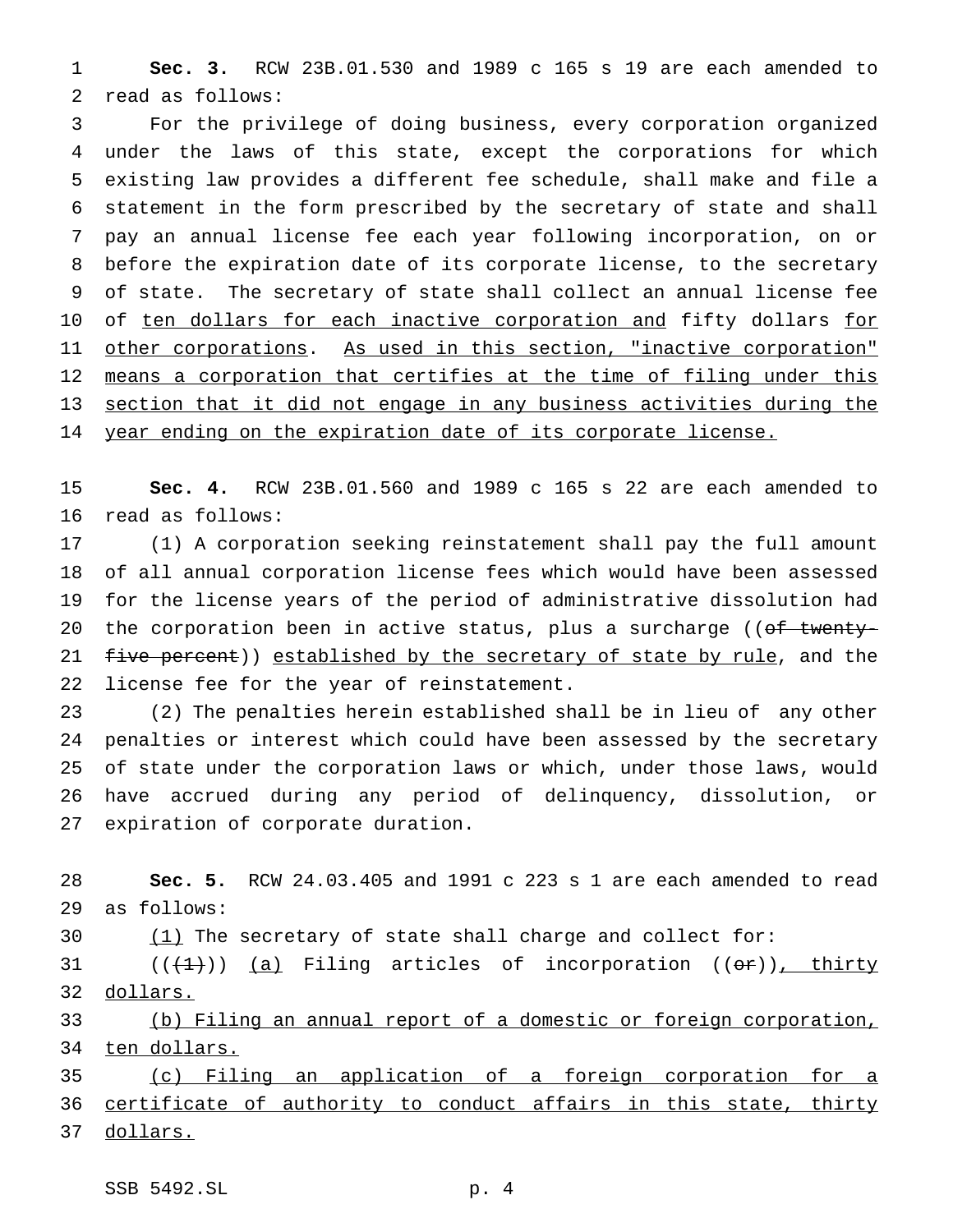1 (2) The secretary of state shall establish by rule, fees for the 2 following:

3 (a) An application for reinstatement under RCW 24.03.386((<del>, thirty</del> 4 dollars)).

5  $((+2))$  (b) Filing articles of amendment or restatement or an 6 amendment or supplement to an application for reinstatement( $\left(7, \frac{\text{twenty}}{\text{t}^2}\right)$  $7$  dollars)).

8  $((+3))$   $(c)$  Filing articles of merger or consolidation( $(-$  twenty  $9$  dollars)).

 $((+4))$   $(d)$  Filing a statement of change of address of registered office or change of registered agent, or revocation, resignation, or 12 any combination of these( $(\frac{1}{1}$  ten dollars)). A separate fee for filing such statement shall not be charged if the statement appears in an amendment to articles of incorporation or in conjunction with the filing of the annual report.

16  $((+5))$  (e) Filing articles of dissolution, no fee.

17 ((<del>(6) Filing an application of a foreign corporation for a</del> 18 certificate of authority to conduct affairs in this state, thirty 19 <del>dollars.</del>

20  $(7)$ )) <u>(f)</u> Filing an application of a foreign corporation for an 21 amended certificate of authority to conduct affairs in this state( $(\tau$ 22 twenty dollars)).

23  $((+8))$   $(g)$  Filing an application for withdrawal of a foreign 24 corporation and issuing a certificate of withdrawal, no fee.

 $((+9))$  (h) Filing a certificate by a foreign corporation of the 26 appointment of a registered agent( $(\tau$  ten dollars)). A separate fee for filing such certificate shall not be charged if the statement appears in conjunction with the filing of the annual report.

29  $((+10))$  (i) Filing a certificate of election adopting the 30 provisions of chapter 24.03 RCW((<del>, twenty dollars</del>)).

31 (( $(11)$ )) (j) Filing an application to reserve a corporate name(( $\tau$ 32 twenty dollars)).

33  $((+12))$   $(k)$  Filing a notice of transfer of a reserved corporate 34 name((, twenty dollars)).

35  $((+13))$   $(1)$  Filing a name registration((, twenty dollars per year, 36 or part thereof)).

37 (( $(14)$  Filing an annual report of a domestic or foreign 38 corporation, ten dollars.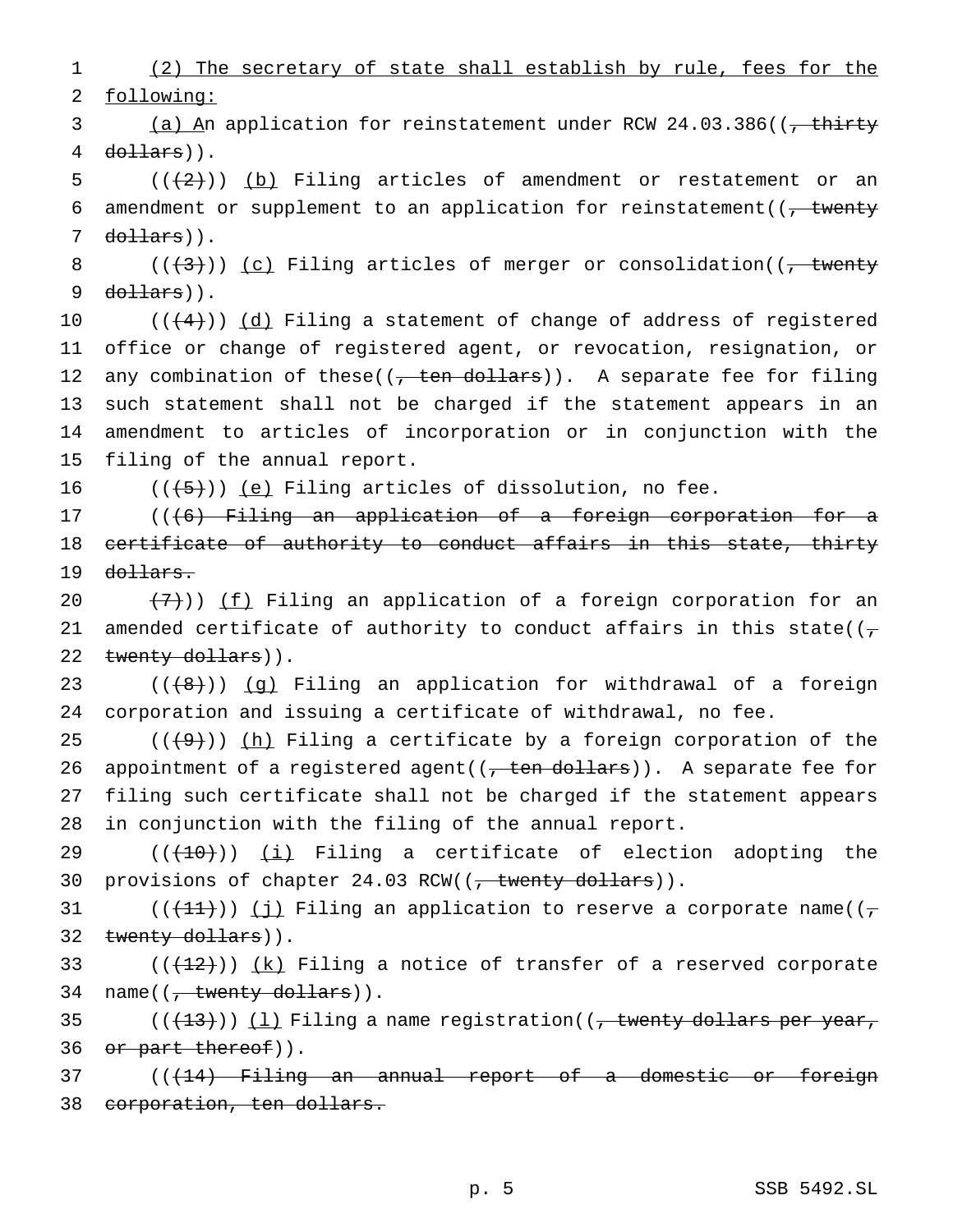1 (15))) (m) Filing any other statement or report authorized for 2 filing under this chapter( $(\frac{1}{1 + \epsilon})$ ).

 (3) Fees shall be adjusted by rule only in an amount that does not exceed the average biennial increase in the cost of providing service. This shall be determined in a biannual cost study performed by the secretary.

7 **Sec. 6.** RCW 24.03.410 and 1982 c 35 s 111 are each amended to read 8 as follows:

9 The secretary of state shall ((charge)) establish fees by rule and 10 collect:

11 (1) For furnishing a certified copy of any charter document or any 12 other document, instrument, or paper relating to a corporation( $\sqrt{f_{\text{t}}}$ 13 dollars for the certificate, plus twenty cents for each page copied)). 14 (2) For furnishing a certificate, under seal, attesting to the 15 status of a corporation( $(+)$ ) or any other certificate( $(-)$  five  $16$  dollars)).

17 (3) For furnishing copies of any document, instrument or paper 18 relating to a corporation( $\sqrt{ }$ , one dollar for the first page and twenty 19 cents for each page copied thereafter)).

20 (4) At the time of any service of process on him or her as 21 registered agent of a corporation( $(-$  twenty-five dollars, which)) an 22 amount that may be recovered as taxable costs by the party to the suit 23 or action causing such service to be made if such party prevails in the 24 suit or action.

25 **Sec. 7.** RCW 24.06.450 and 1991 c 223 s 2 are each amended to read 26 as follows:

27  $(1)$  The secretary of state shall charge and collect for:

28  $((+1))$   $(a)$  Filing articles of incorporation, thirty dollars.

29  $((2)$  Filing articles of amendment or restatement, twenty dollars.

 $(30 + (3))$ ) (b) Filing an annual report, ten dollars.

31 (c) Filing an application of a foreign corporation for a 32 certificate of authority to conduct affairs in this state, thirty 33 dollars.

34 (2) The secretary of state shall establish by rule, fees for the 35 following:

36 (a) Filing articles of amendment or restatement.

37 (b) Filing articles of merger or consolidation((<del>, twenty dollars</del>)).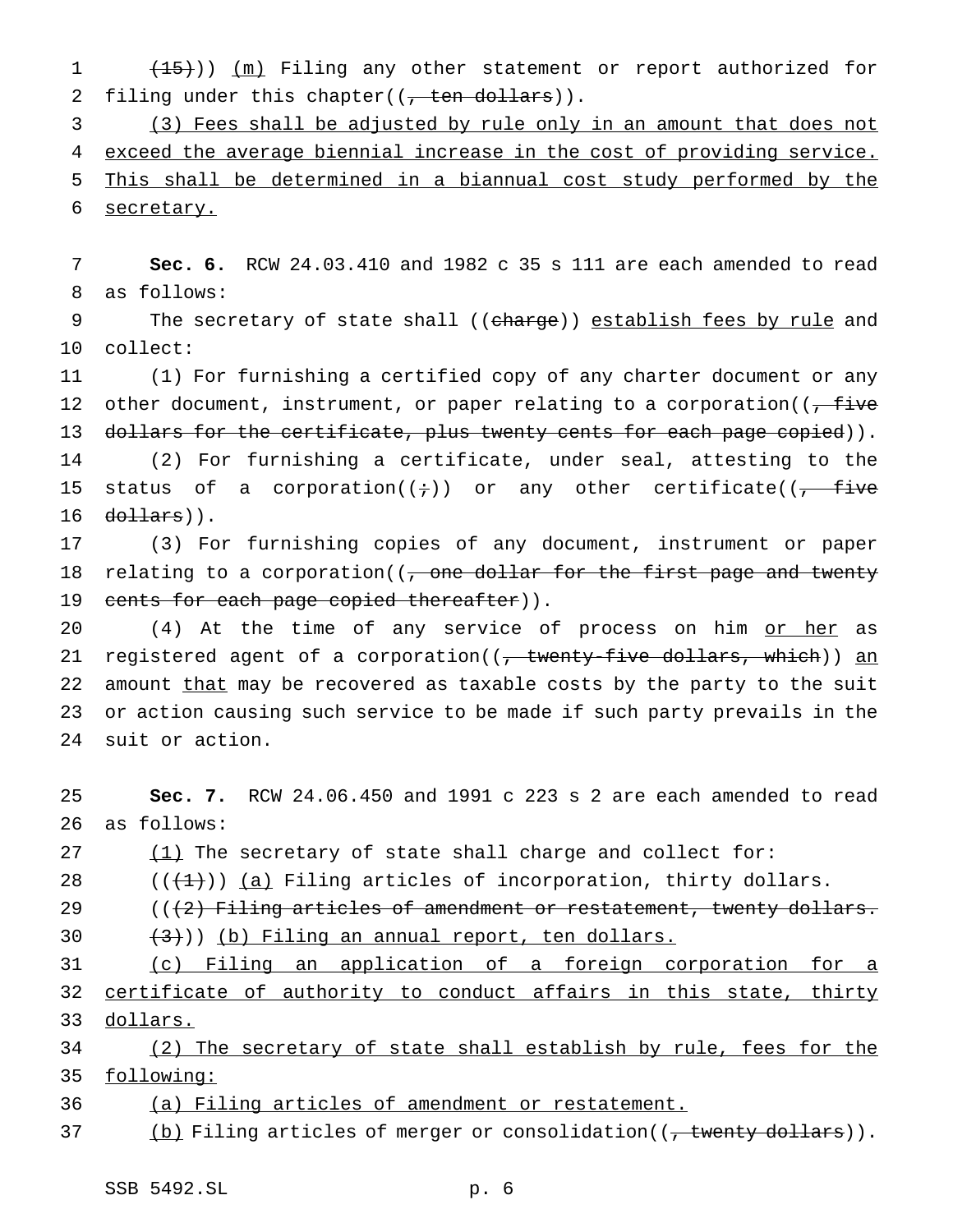(( $(4)$ )) (c) Filing a statement of change of address of registered office or change of registered agent, or revocation, resignation, or 3 any combination of these( $(7 + en$  dollars)). A separate fee for filing such statement shall not be charged if the statement appears in an amendment to the articles of incorporation or in conjunction with the annual report.

7  $((+5))$   $(d)$  Filing articles of dissolution, no fee.

8 (((6) Filing an application of a foreign corporation for a 9 certificate of authority to conduct affairs in this state, thirty 10 <del>dollars.</del>

11  $(7)$ )) (e) Filing an application of a foreign corporation for an 12 amended certificate of authority to conduct affairs in this state( $(\tau$ 13 twenty dollars)).

14  $((+8))$   $(f)$  Filing a copy of an amendment to the articles of 15 incorporation of a foreign corporation holding a certificate of 16 authority to conduct affairs in this state( $(7 + 1)$  twenty dollars)).

17  $((+9))$   $(g)$  Filing a copy of articles of merger of a foreign 18 corporation holding a certificate of authority to conduct affairs in 19 this state((, twenty dollars)).

20 (( $(10)$ )) (h) Filing an application for withdrawal of a foreign 21 corporation and issuing a certificate of withdrawal, no fee.

 $((+11))$  (i) Filing a certificate by a foreign corporation of the 23 appointment of a registered agent( $(\tau$  ten dollars)). A separate fee for filing such certificate shall not be charged if the statement appears in an amendment to the articles of incorporation or in conjunction with the annual report.

27 ( $(\frac{12}{12})$ ) (j) Filing a certificate by a foreign corporation of the 28 revocation of the appointment of a registered agent( $(\tau$  ten dollars)). 29 A separate fee for filing such certificate shall not be charged if the 30 statement appears in an amendment to the articles of incorporation or 31 in conjunction with the annual report.

32 (( $(\frac{13}{7})$ ) (k) Filing an application to reserve a corporate name(( $\tau$ 33 twenty dollars)).

 $34$  (( $(14)$ )) (1) Filing a notice of transfer of a reserved corporate 35 name((<del>, twenty dollars</del>)).

36  $((+15))$   $(m)$  Filing any other statement or report((<del>, including an</del> 37 annual report,)) of a domestic or foreign corporation( $(\tau$  ten dollars)). 38 (3) Fees shall be adjusted by rule in an amount that does not

39 exceed the average biennial increase in the cost of providing service.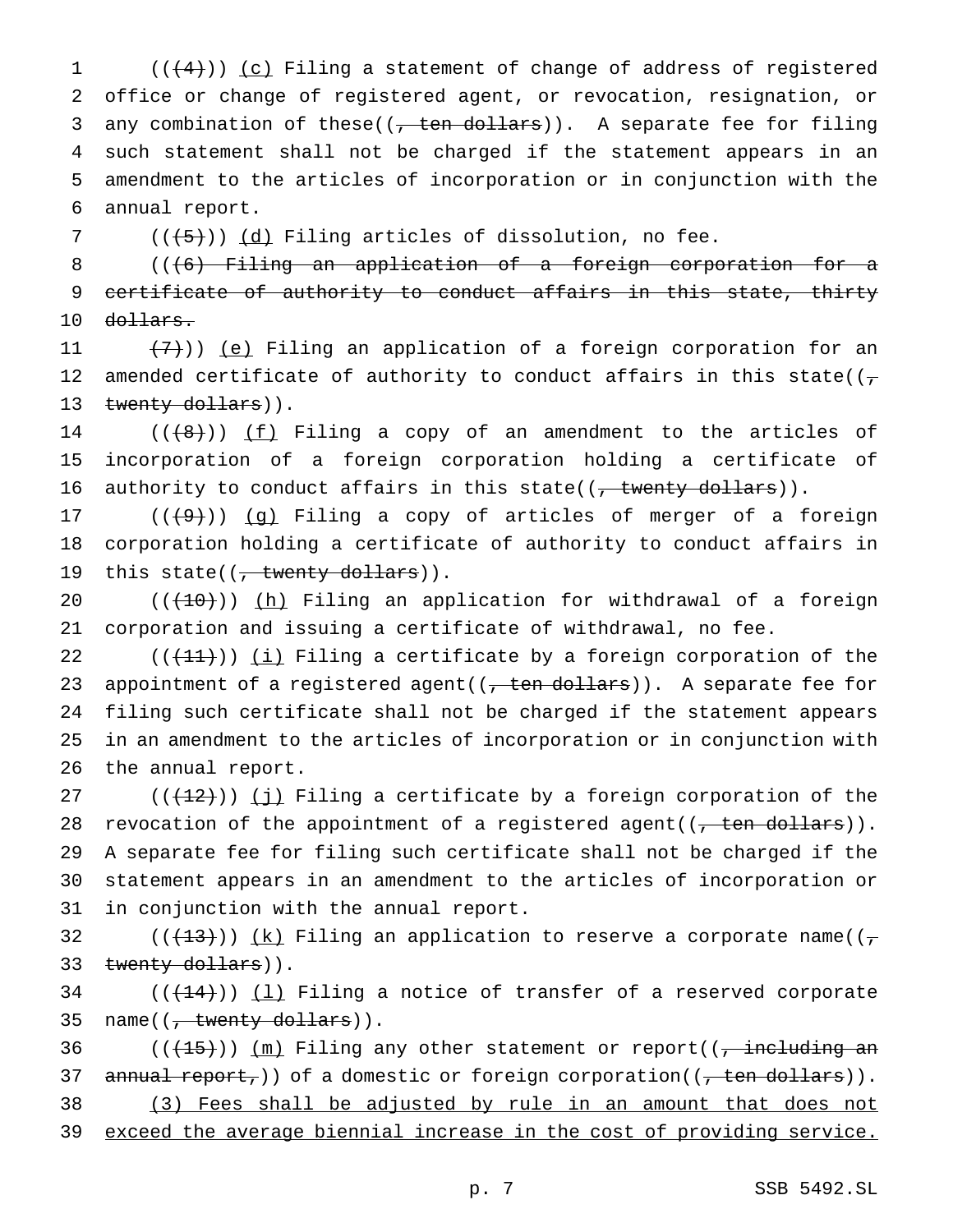1 This shall be determined in a biennial cost study performed by the secretary.

 **Sec. 8.** RCW 24.06.455 and 1982 c 35 s 155 are each amended to read as follows:

5 The secretary of state shall ((charge and collect in advance)) establish by rule, fees for the following:

 (1) For furnishing a certified copy of any charter document or any 8 other document, instrument, or paper relating to a corporation( $(-$ five 9 dollars for the certificate, plus twenty cents for each page copied.)) $i$  (2) For furnishing a certificate, under seal, attesting to the 11 status of a corporation; or any other certificate( $(\frac{1}{1 + \text{five dollars.}})$ ); 12 (3) For furnishing copies of any document, instrument, or paper 13 relating to a corporation((, one dollar for the first page and twenty 14 cents for each page copied thereafter.) ) i and

15 (4) At the time of any service of process on  $(\text{Him})$ ) the secretary 16 of state as resident agent of any corporation( $(-$  twenty-five dollars, 17 which)). This amount may be recovered as taxable costs by the party to the suit or action causing such service to be made if such party prevails in the suit or action.

 **Sec. 9.** RCW 24.06.520 and 1982 c 35 s 162 are each amended to read as follows:

 If the term of existence of a corporation which was organized under this chapter, or which has availed itself of the privileges thereby provided expires, such corporation shall have the right to renew within two years of the expiration of its term of existence. The corporation may renew the term of its existence for a definite period or perpetually and be reinstated under any name not then in use by or reserved for a domestic corporation organized under any act of this state or a foreign corporation authorized under any act of this state to transact business or conduct affairs in this state. To do so the directors, members and officers shall adopt amended articles of incorporation containing a certification that the purpose thereof is a reinstatement and renewal of the corporate existence. They shall proceed in accordance with the provisions of this chapter for the adoption and filing of amendments to articles of incorporation. Thereupon such corporation shall be reinstated and its corporate existence renewed as of the date on which its previous term of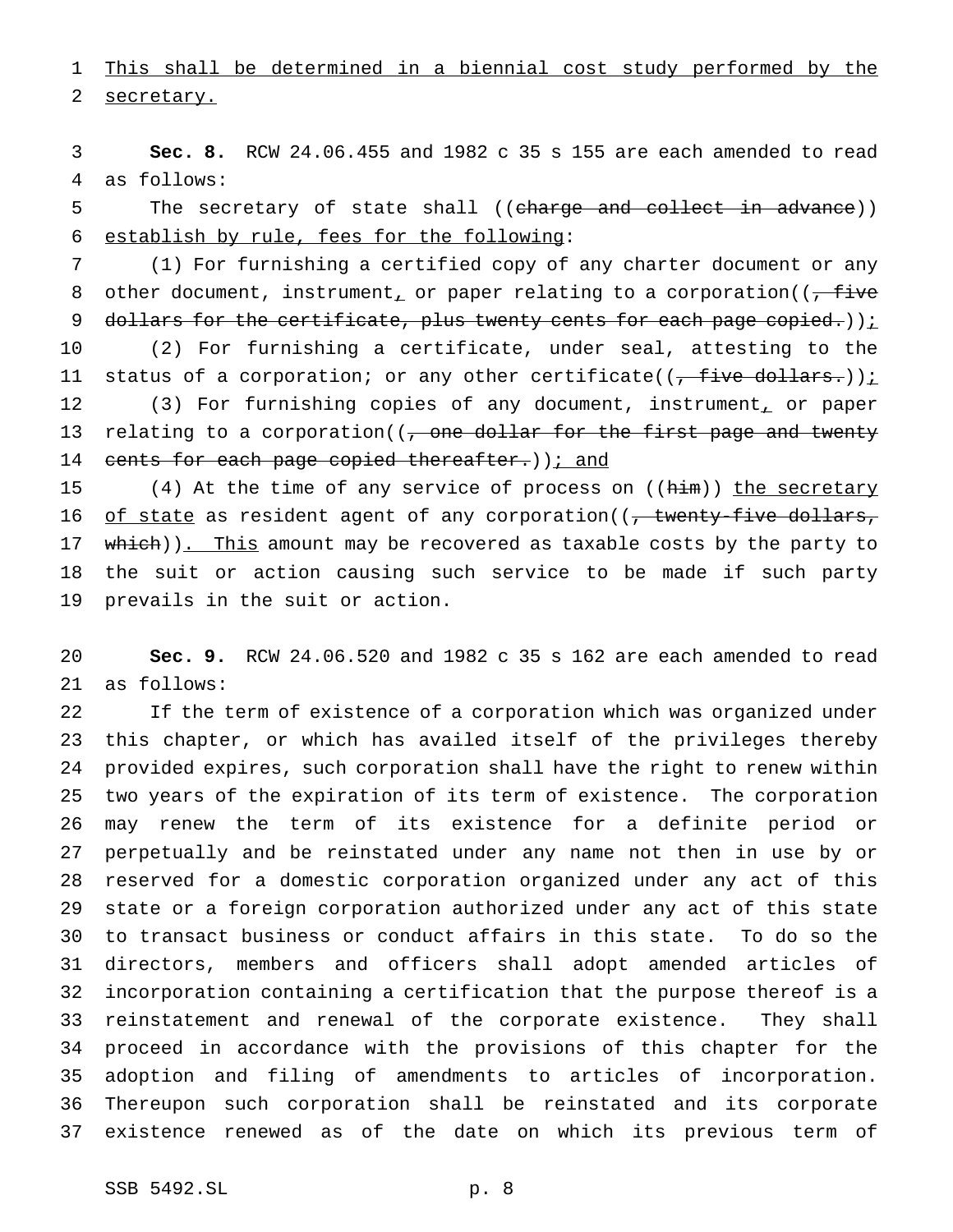existence expired and all things done or omitted by it or by its officers, directors, agents and members before such reinstatement shall be as valid and have the same legal effect as if its previous term of existence had not expired.

 A corporation reinstating under this section shall pay to the state all fees and penalties which would have been due if the corporate 7 charter had not expired, plus a reinstatement fee ((of twenty-five 8 dollars)) established by the secretary of state by rule.

 **Sec. 10.** RCW 24.20.020 and 1982 c 35 s 165 are each amended to read as follows:

 The secretary of state shall file such articles of incorporation in 12 ((his)) the secretary of state's office and issue a certificate of incorporation to any such lodge or other society upon the payment of the sum of twenty dollars.

 **Sec. 11.** RCW 24.24.100 and 1982 c 35 s 167 are each amended to read as follows:

 The secretary of state shall file such articles of incorporation or 18 amendment thereto in ((his)) the secretary of state's office and issue a certificate of incorporation or amendment, as the case may be, to such fraternal association upon the payment of a fee in the sum of twenty dollars.

 **Sec. 12.** RCW 31.12.085 and 1984 c 31 s 10 are each amended to read as follows:

 (1) Upon the approval of the supervisor under RCW 31.12.075(2), the applicants shall file a copy of the articles of incorporation with the secretary of state. Upon receipt of the approved articles of 27 incorporation and a ((five)) twenty dollar filing fee to be provided by the applicants, the secretary of state shall file and record the articles of incorporation. The applicants shall in writing promptly notify the supervisor of the exact date of the filing.

 (2) Upon the filing and recording of the approved articles of incorporation with the secretary of state, the persons named in the articles of incorporation and their successors may operate as a credit union, which shall have the powers and be subject to the duties and obligations of this chapter. A credit union shall not conduct business until the articles have been recorded by the secretary of state.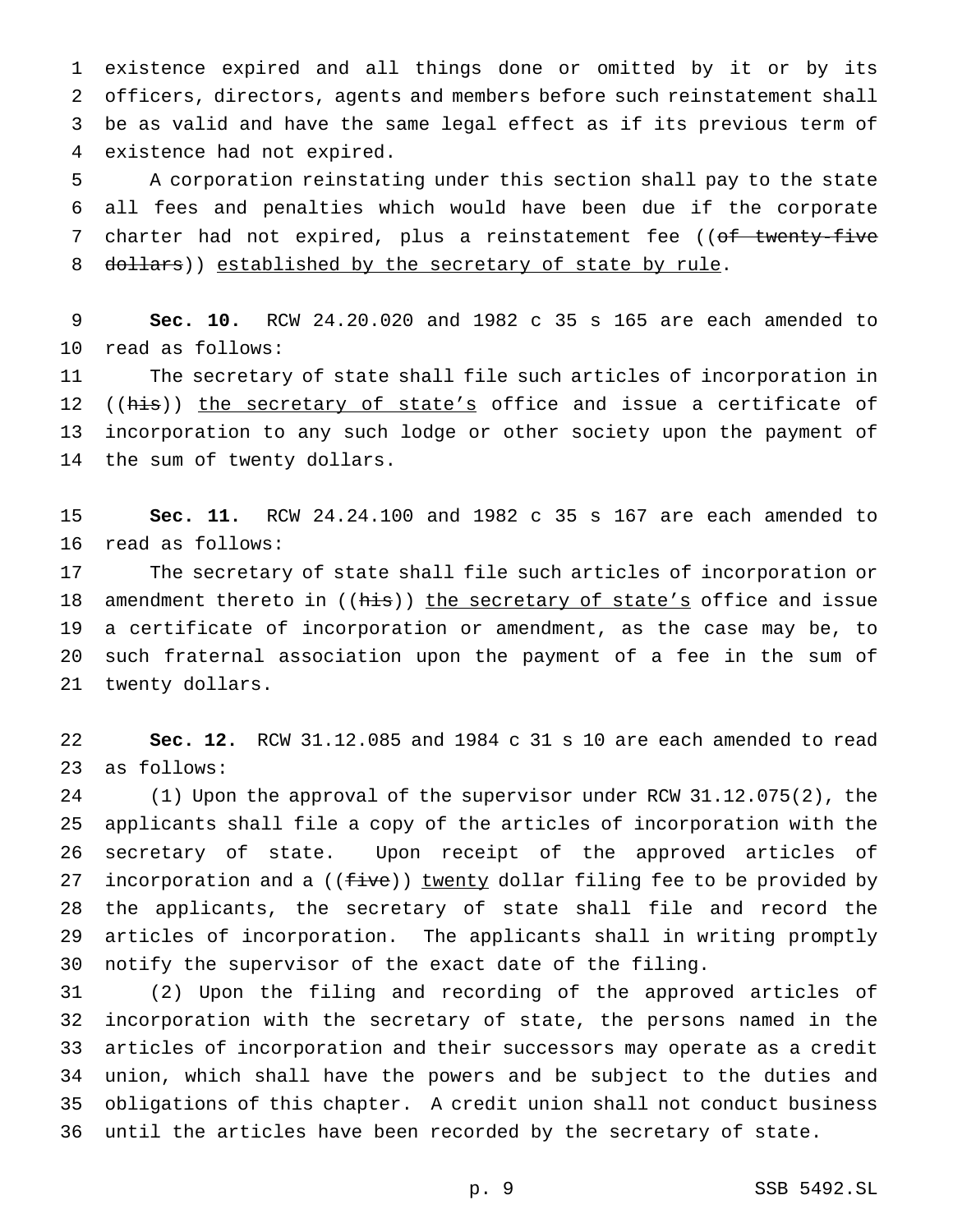(3) A credit union shall organize and begin business within six months of the date that its articles of incorporation are filed and recorded with the secretary of state or its charter shall become void, unless the supervisor for cause grants an extension of the six-month period. The supervisor shall not grant a single extension exceeding three months, but may grant as many extensions to a credit union as circumstances require.

 **Sec. 13.** RCW 33.28.010 and 1981 c 302 s 33 are each amended to read as follows:

10 The secretary of state shall collect fees of twenty dollars in 11 advance ((the following fees from each association:)) for filing 12 articles of incorporation((<del>, or amendments thereof, or</del>)). The 13 secretary of state shall establish by rule, fees for amendments to 14 articles of incorporation, other certificates required to be filed in 15 his or her office, ((ten dollars;)) and for furnishing copies of papers 16 filed in his or her office( $(\frac{1}{\sqrt{2}})$  per folio, twenty cents)).

 Every association shall also pay to the secretary of state, for filing any instrument with him or her, the same fees as are required of general corporations for filing similar papers.

 NEW SECTION. **Sec. 14.** A new section is added to chapter 43.07 RCW to read as follows:

 The secretary of state may adopt rules under chapter 34.05 RCW establishing reasonable fees for the following services rendered under chapter 11.110 or 19.09 RCW:

 (1) Any service rendered in-person at the secretary of state's office;

(2) Any expedited service;

(3) The electronic transmittal of documents;

 (4) The providing of information by microfiche or other reduced-format compilation;

 (5) The handling of checks or drafts for which sufficient funds are not on deposit;

 (6) The resubmission of documents previously submitted to the secretary of state where the documents have been returned to the submitter to make such documents conform to the requirements of the applicable statute;

(7) The handling of telephone requests for information; and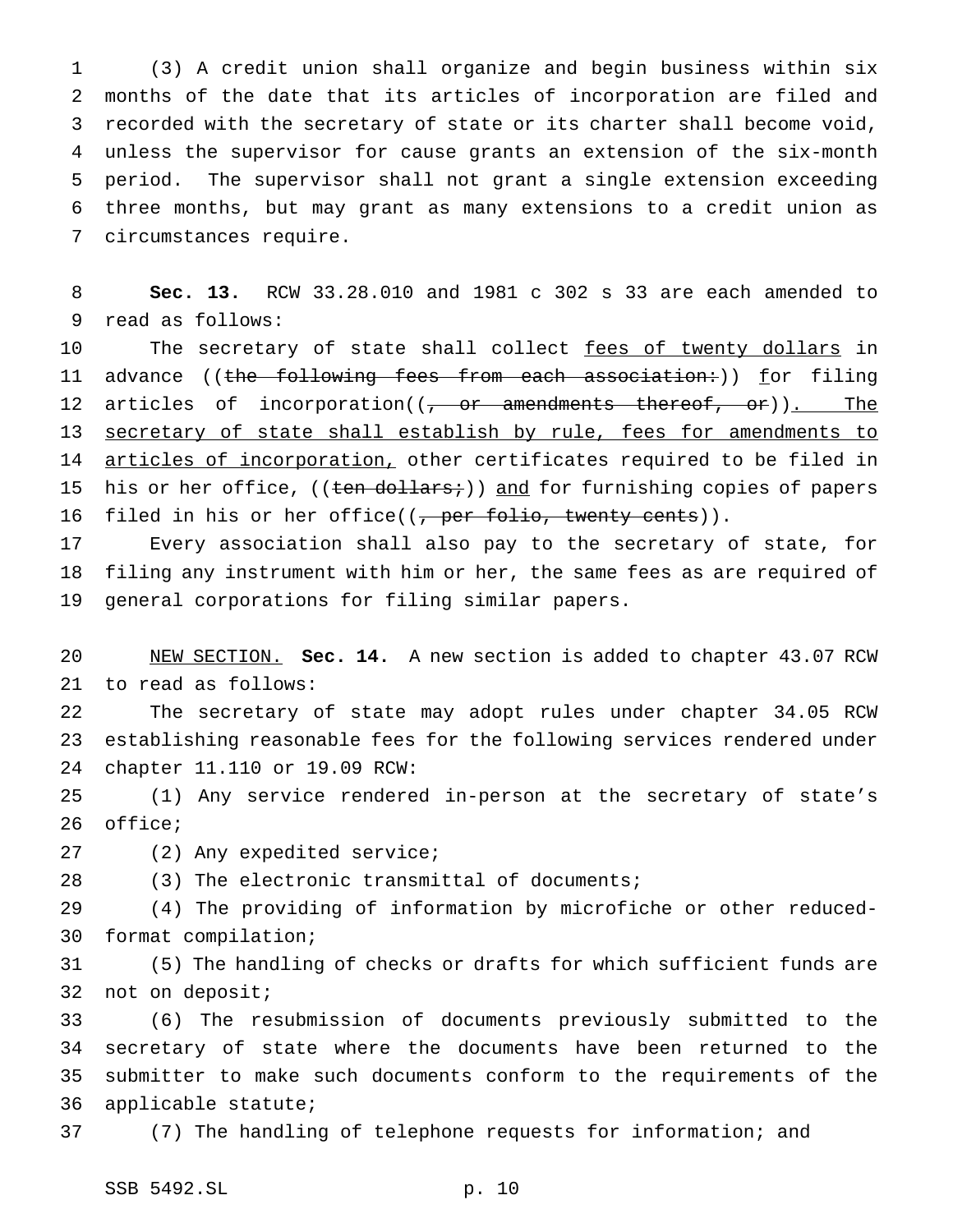1 (8) Special search charges.

2 **Sec. 15.** RCW 43.07.120 and 1991 c 72 ú 53 are each amended to read 3 as follows:

4 (1) The secretary of state shall establish by rule and collect the 5 fees ((herein prescribed for the secretary of state's official 6 services)) in this subsection:

7 (a) For a copy of any law, resolution, record, or other document or 8 paper on file in the secretary's office ((for which no other fee is 9 provided, fifty cents per page for the first ten pages and twenty-five 10 cents per page for each additional page));

11 (b) For any certificate under seal((<del>, five dollars</del>));

12 (c) For filing and recording trademark( $(-f$  fifty dollars));

13 (d) For each deed or patent of land issued by the governor((, if 14 for one hundred and sixty acres of land, or less, one dollar, and for 15 each additional one hundred and sixty acres, or fraction thereof, one 16  $d$ ollar));

17 (e) For recording miscellaneous records, papers, or other 18 documents((, five dollars for filing each case)).

 (2) The secretary of state may adopt rules under chapter 34.05 RCW establishing reasonable fees for the following services rendered under Title 23B RCW, chapter 18.100, 23.86, 23.90, 24.03, 24.06, 24.12, 24.20, 24.24, 24.28, 24.36, or 25.10 RCW:

23 (a) Any service rendered in-person at the secretary of state's 24 office;

25 (b) Any expedited service;

26 (c) The electronic or facsimile transmittal of information from 27 corporation records or copies of documents;

28 (d) The providing of information by ((microfiche)) micrographic or 29 other reduced-format compilation;

30 (e) The handling of checks  $((\theta \hat{r}))_+$  drafts, or credit or debit cards 31 upon adoption of rules authorizing their use for which sufficient funds 32 are not on deposit; and

33 (f) ((The resubmission of documents previously submitted to the 34 secretary of state where the documents have been returned to the 35 submittor to make such documents conform to the requirements of the 36 applicable statute;

37 (g) The handling of telephone requests for information; and 38  $+h)$ ) Special search charges.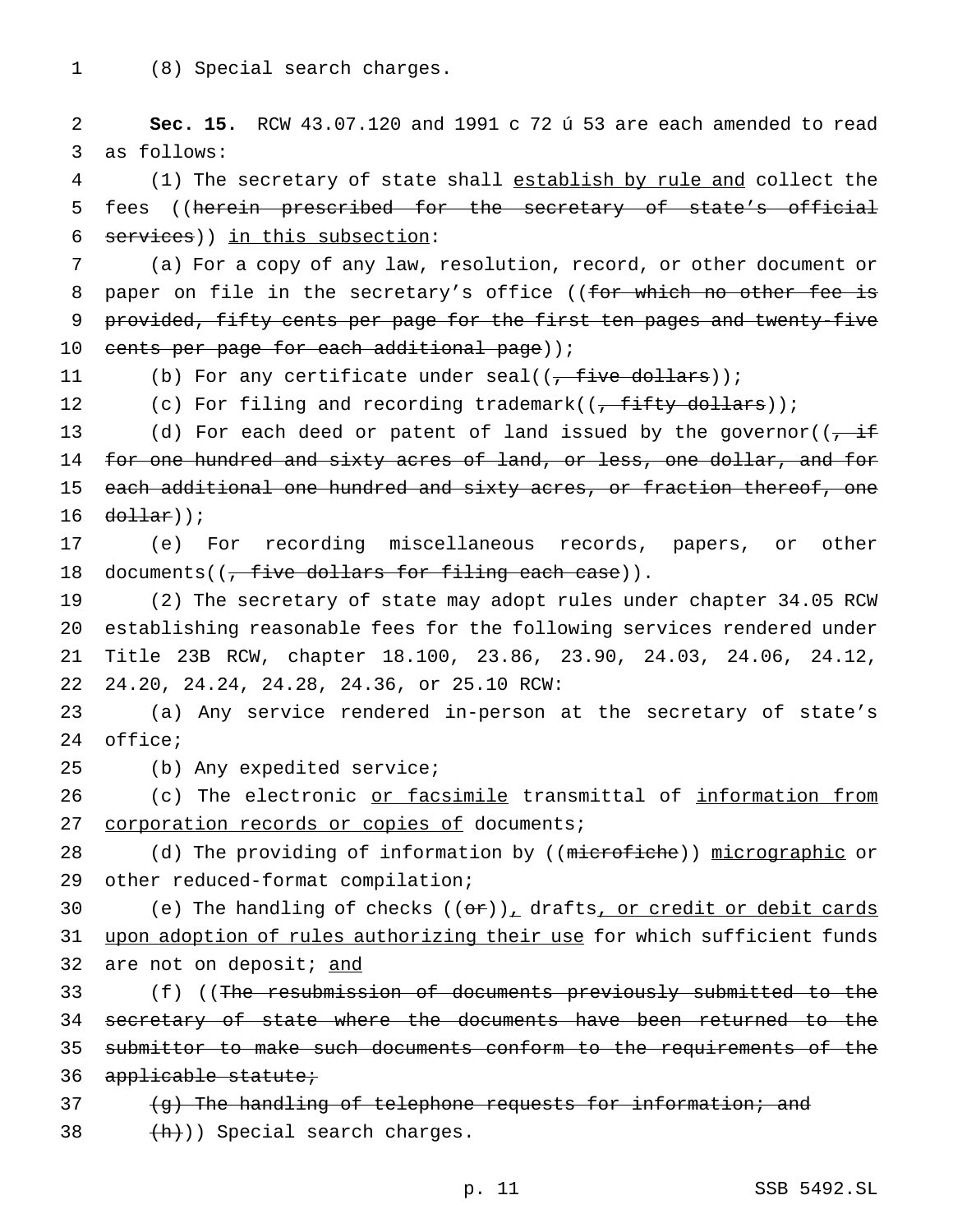(3) To facilitate the collection of fees, the secretary of state may establish accounts for deposits by persons who may frequently be assessed such fees to pay the fees as they are assessed. The secretary of state may make whatever arrangements with those persons as may be necessary to carry out this section.

 (4) The secretary of state may adopt rules for the use of credit or 7 debit cards for payment of fees.

 (5) No member of the legislature, state officer, justice of the supreme court, judge of the court of appeals, or judge of the superior court shall be charged for any search relative to matters pertaining to the duties of his or her office; nor may such official be charged for a certified copy of any law or resolution passed by the legislature relative to his or her official duties, if such law has not been published as a state law.

 **Sec. 16.** RCW 46.64.040 and 1982 c 35 s 197 are each amended to read as follows:

 The acceptance by a nonresident of the rights and privileges conferred by law in the use of the public highways of this state, as 19 evidenced by his or her operation of a vehicle thereon, or the 20 operation thereon of his or her vehicle with his or her consent, express or implied, shall be deemed equivalent to and construed to be an appointment by such nonresident of the secretary of state of the 23 state of Washington to be his or her true and lawful attorney upon whom 24 may be served all lawful summons and processes against him or her growing out of any accident, collision, or liability in which such nonresident may be involved while operating a vehicle upon the public 27 highways, or while his or her vehicle is being operated thereon with 28 his or her consent, express or implied, and such operation and 29 acceptance shall be a signification of ((his)) the nonresident's 30 agreement that any summons or process against him or her which is so served shall be of the same legal force and validity as if served on 32 ((him)) the nonresident personally within the state of Washington. Likewise each resident of this state who, while operating a motor vehicle on the public highways of this state, is involved in any accident, collision or liability and thereafter within three years departs from this state appoints the secretary of state of the state of 37 Washington as his or her lawful attorney for service of summons as provided in this section for nonresidents. Service of such summons or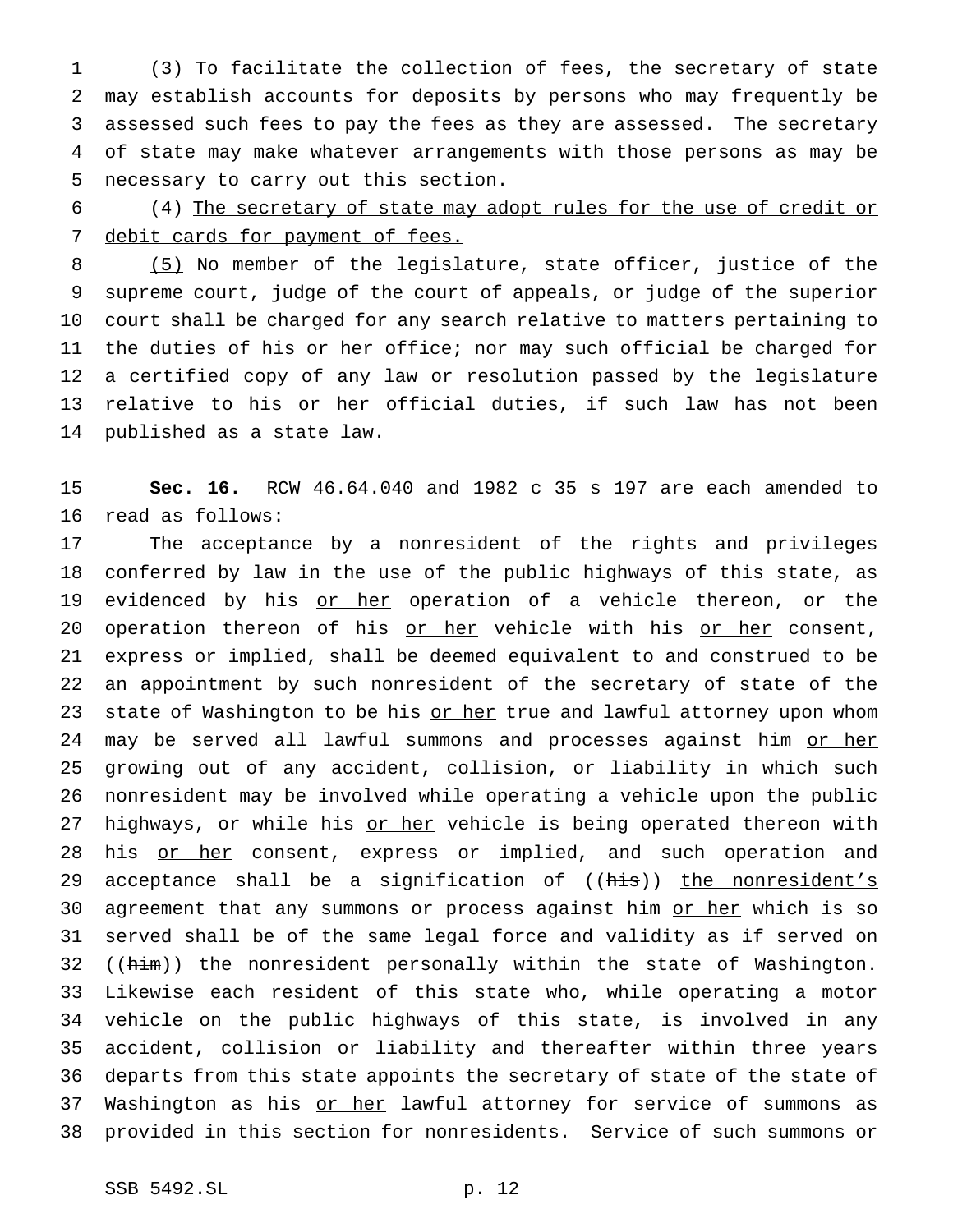1 process shall be made by leaving two copies thereof with a fee ((of 2 twenty-five dollars)) established by the secretary of state by rule 3 with the secretary of state of the state of Washington, or at ((his)) 4 the secretary of state's office, and such service shall be sufficient and valid personal service upon said resident or nonresident: PROVIDED, That notice of such service and a copy of the summons or process is forthwith sent by registered mail with return receipt requested, by plaintiff to the defendant at the last known address of the said defendant, and the plaintiff's affidavit of compliance herewith are appended to the process, together with the affidavit of 11 the plaintiff's attorney that ((he)) the attorney has with due diligence attempted to serve personal process upon the defendant at all 13 addresses known to him or her of defendant and further listing in his 14 or her affidavit the addresses at which he or she attempted to have process served. However, if process is forwarded by registered mail and defendant's endorsed receipt is received and entered as a part of the return of process then the foregoing affidavit of plaintiff's attorney need only show that the defendant received personal delivery by mail: PROVIDED FURTHER, That personal service outside of this state in accordance with the provisions of law relating to personal service of summons outside of this state shall relieve the plaintiff from mailing a copy of the summons or process by registered mail as hereinbefore provided. The secretary of state shall forthwith send one of such copies by mail, postage prepaid, addressed to the defendant at 25 ((his)) the defendant's address, if known to the secretary of state. The court in which the action is brought may order such continuances as may be necessary to afford the defendant reasonable opportunity to 28 defend the action. The fee ((of twenty-five dollars)) paid by the 29 plaintiff to the secretary of state shall be taxed as part of his or 30 her costs if he or she prevails in the action. The secretary of state shall keep a record of all such summons and processes, which shall show the day of service.

 NEW SECTION. **Sec. 17.** This act is necessary for the immediate preservation of the public peace, health, or safety, or support of the state government and its existing public institutions, and shall take effect July 1, 1993.